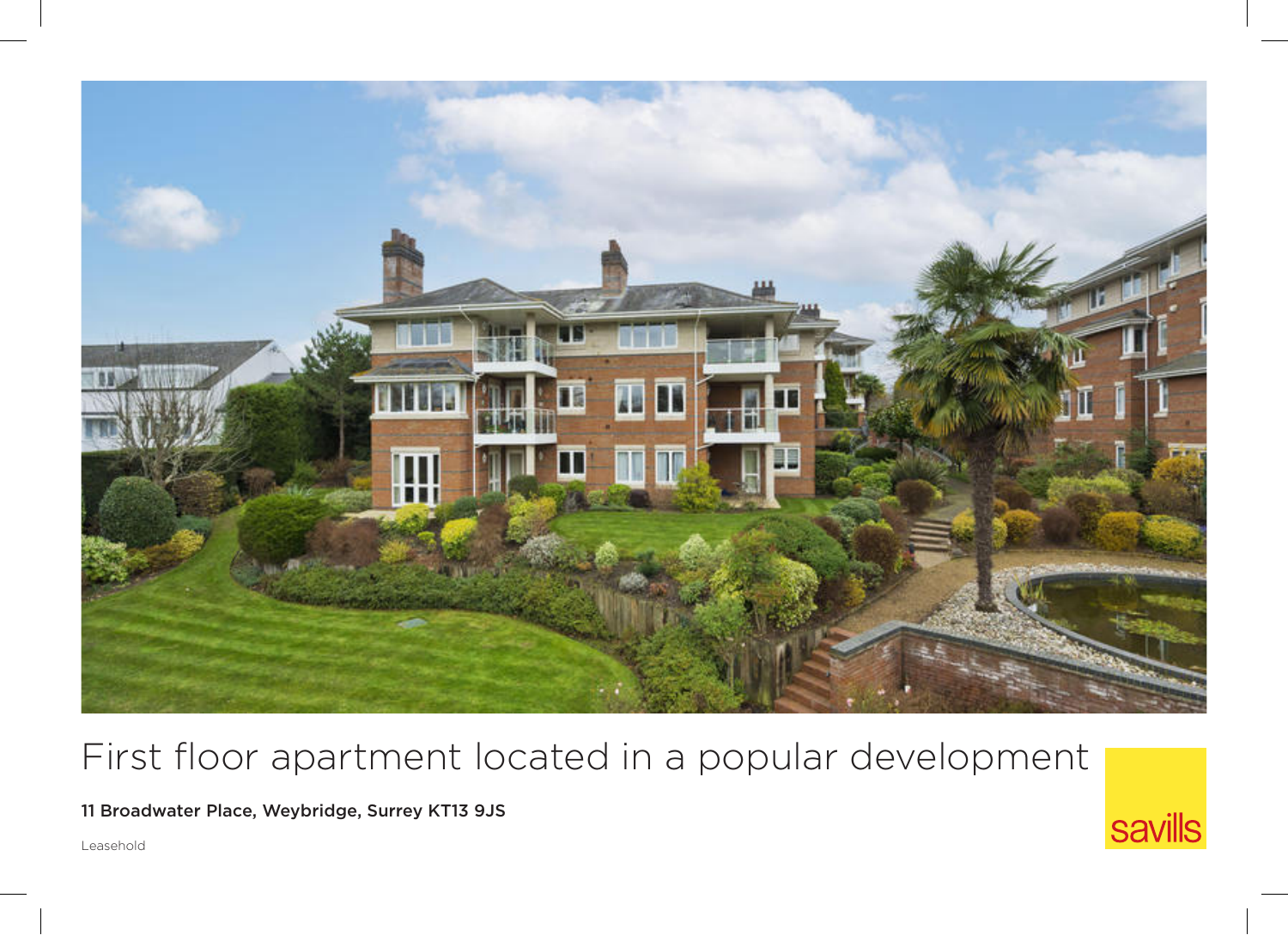Elegant apartment • Generous accommodation • Private balcony • Two secure underground parking spaces • Located between Weybridge and Walton town centres

#### **Local information**

Broadwater Place is situated in the Oatlands area of Weybridge, within half a mile of the shops and restaurants in Oatlands Village.

Weybridge and Walton town centres have a range of both high street chains and individual boutiques, including a Waitrose supermarket, plus a good mix of pubs and restaurants.

Weybridge and Walton-on-Thames mainline stations are close by and have regular service to London Waterloo in 28 minutes and the M25 (Junc. 10) is 3 miles away giving access to the motorway network. Central London is 21 miles and accessed via the A3 (2.5 miles) and Heathrow airport (13 miles) and Gatwick airport (21 miles) are in easy reach.

The local area offers an excellent selection of highly respected schools, both state and private, and there is a wide choice of recreational facilities including sports clubs and health centres such as a David Lloyd and St George's Hill Tennis Club. The River Thames and River Wey offer water sports, there is racing at Sandown Park and Kempton Park plus numerous golf courses.

# **About this property**

Originally built by Octagon Developments, Broadwater Place is situated in an elevated position with beautifully maintained communal gardens running down to Broadwater Lake.

The apartment is situated on the first floor the block with access out to a private balcony.

The generous entrance hall provides access to all rooms within. The bright and spacious living room has ample space for dining and has double doors leading out to the balcony.

The separate kitchen also has access to the balcony with stunning views. There is also access to a separate utility room.

There are three bedrooms, two with fitted wardrobes. The main bedroom has a lovely en suite. The third bedroom is currently being used as a study. A family bathroom and guest cloakroom complete the accommodation.

This apartment also benefits from two designated car parking spaces in the secure underground car park, plenty of visitor parking over ground and access to landscaped communal grounds which slope down to Broadwater Lake.

# **Tenure**

Leasehold

### **Local Authority**

Elmbridge Borough Council

EPC rating = C

#### **Viewing**

Strictly by appointment with Savills





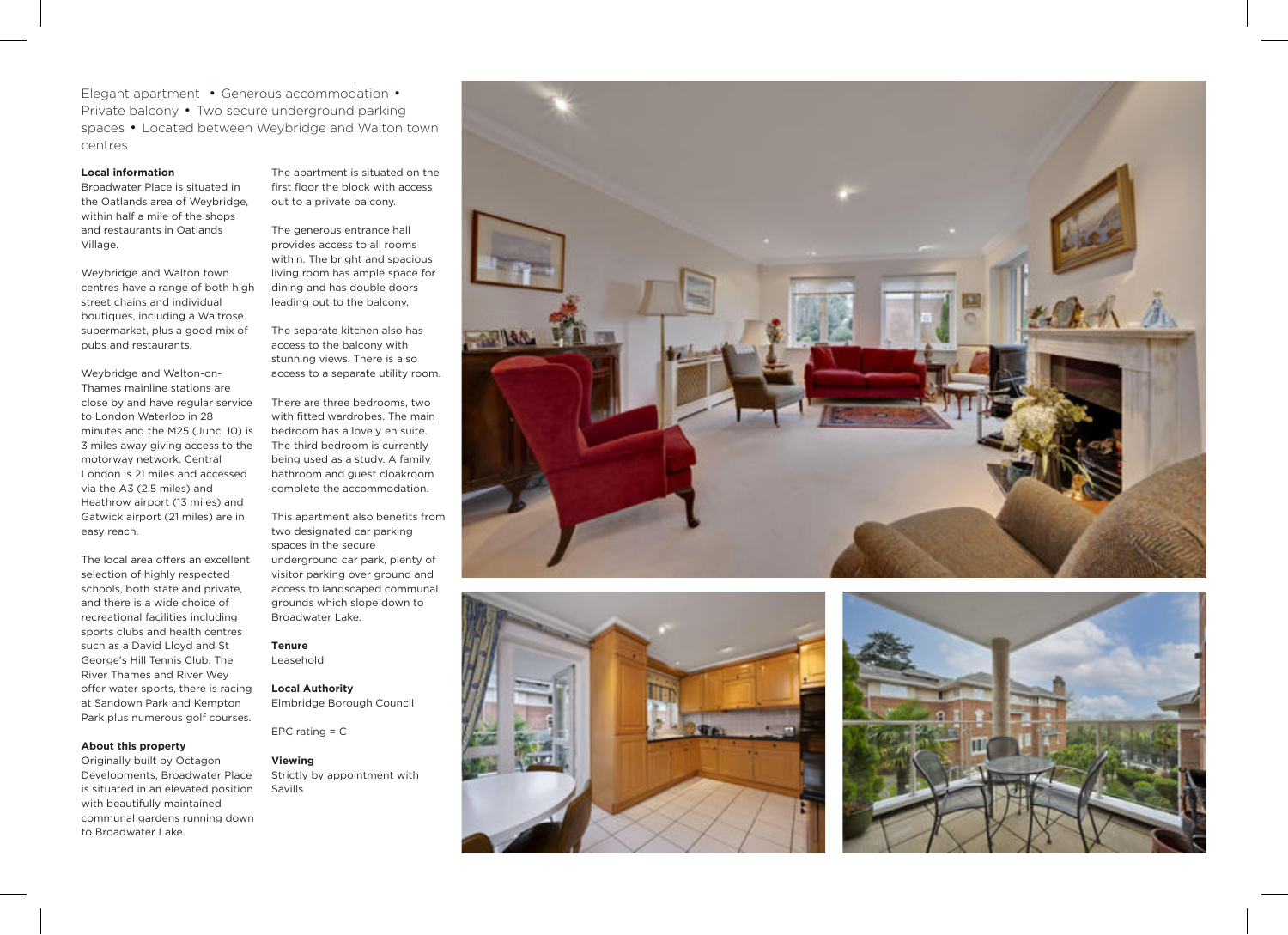